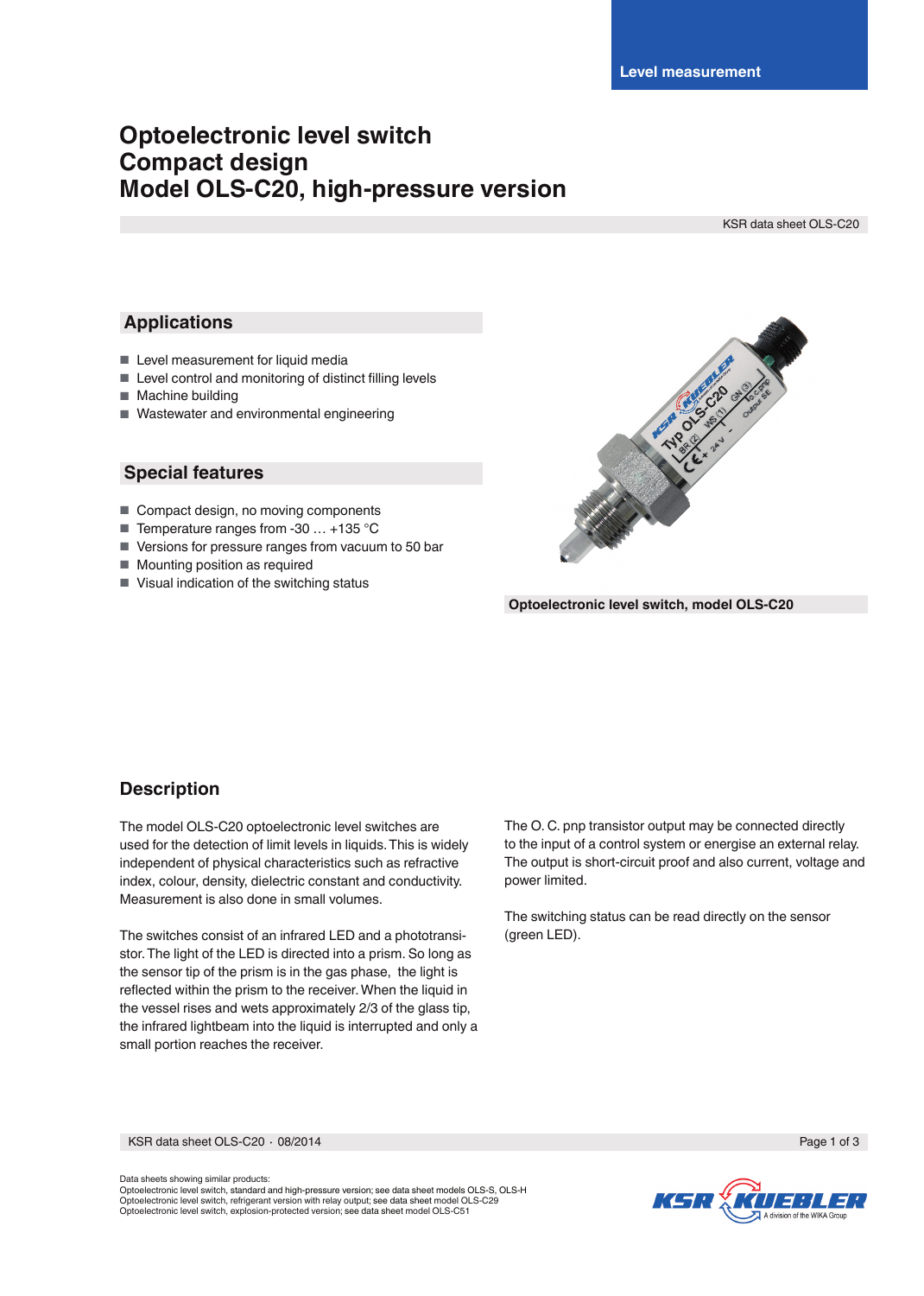# **Specifications, dimensions in mm**



| <b>Process connection <math>\varnothing</math> A</b> | <b>Spanner width B</b> | Sealing face Ø C |
|------------------------------------------------------|------------------------|------------------|
| M <sub>16</sub> x 1.5                                | SW 24                  | 21               |
| G <sub>1/2</sub>                                     | SW 30                  | 26               |
| $1/2$ NPT                                            | SW 24                  | -                |

| <b>Specifications</b>                     |                                                                                  |
|-------------------------------------------|----------------------------------------------------------------------------------|
| Measuring accuracy                        | $±0.5$ mm                                                                        |
| Light source                              | IR light 930 nm                                                                  |
| Ambient light                             | max. 10,000 Lux                                                                  |
| Minimum distance from the glass tip to an | $>10$ mm                                                                         |
| opposite surface                          | > 20 mm with electropolished surface                                             |
| Mounting position                         | as required                                                                      |
| Visual inspection                         |                                                                                  |
| ■ Switching status                        | green LED                                                                        |
| Switching direction                       | is factory-set                                                                   |
| Medium temperature                        | $-30$ +135 °C                                                                    |
| Ambient temperature                       | $-25+70$ °C                                                                      |
| Pressure range                            | $050$ bar                                                                        |
| <b>Materials</b>                          |                                                                                  |
| ■ Sensor housing                          | Stainless steel                                                                  |
| Light guide<br>ш                          | Quartz glass                                                                     |
| Packing<br><b>Tale</b>                    | Graphite/PTFE                                                                    |
| ■ Case                                    | Stainless steel                                                                  |
| Power supply                              | DC 24 V, -25  +30 %                                                              |
| Max. current supply                       | 40 mA                                                                            |
| Output                                    | O. C. pnp transistor, short-circuit proof, current, voltage and power limitation |
| Switching current $(T_u = 70 °C)$         | 0.5A                                                                             |
| Electrical connection                     |                                                                                  |
| PVC cable                                 | $3 \times 0.14$ mm <sup>2</sup>                                                  |
| Connector<br>п                            | 4-pin series 712, M12                                                            |
| Ingress protection                        |                                                                                  |
| With connector                            | IP 65 per EN 60529                                                               |
| With cable<br>m.                          | IP 66 per EN 60529                                                               |